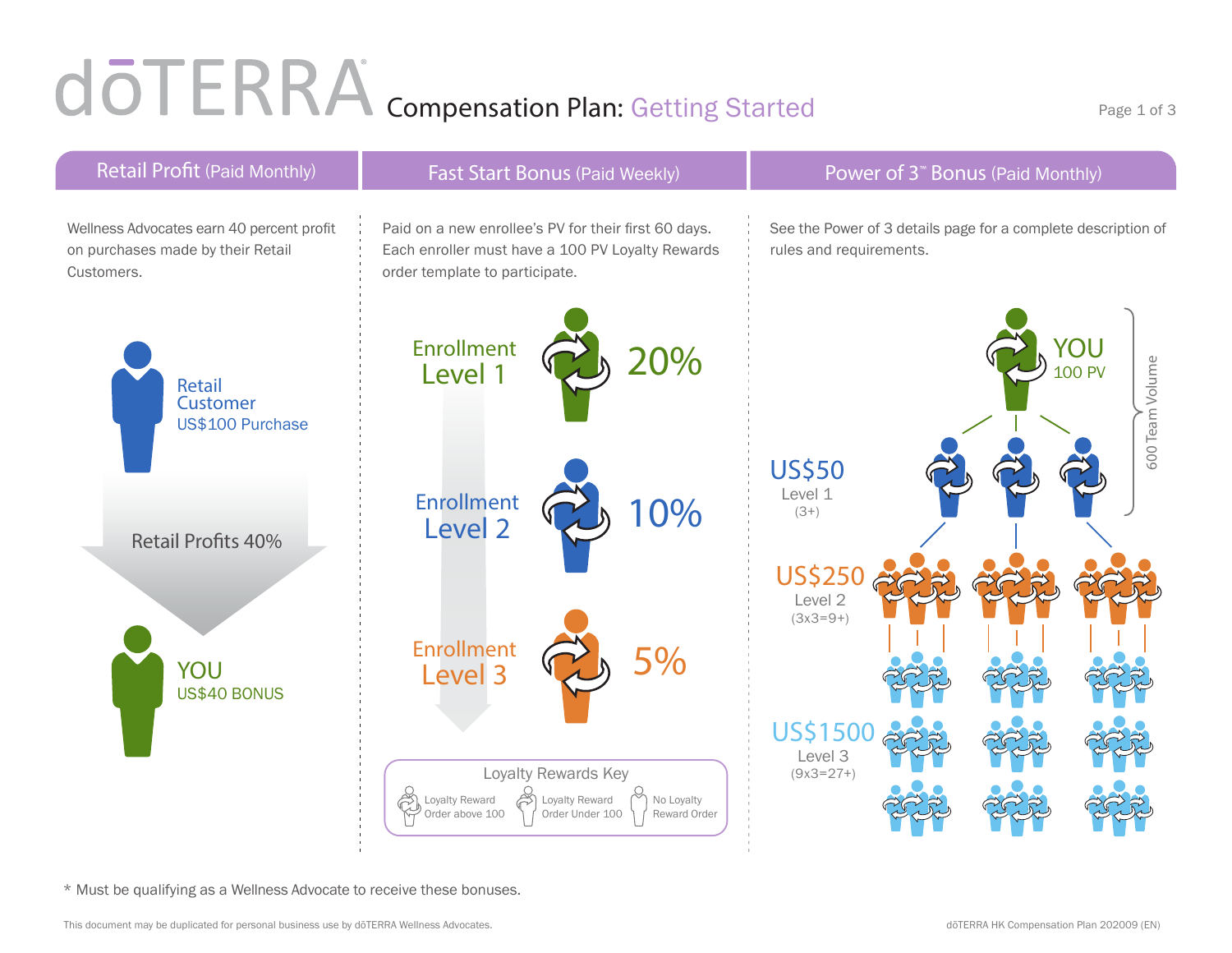## COTERRA Compensation Plan: Residual Earnings Page 2 of 3

| Unilevel Organizational Bonus (paid monthly on compressed organizational volume) |            |         |          |           |       |                |        |         |          |                |                 |                         |
|----------------------------------------------------------------------------------|------------|---------|----------|-----------|-------|----------------|--------|---------|----------|----------------|-----------------|-------------------------|
| Paid as Title                                                                    | Consultant | Manager | Director | Executive | Elite | Premier        | Silver | Gold    | Platinum | Diamond        | Blue<br>Diamond | Presidential<br>Diamond |
| Monthly PV                                                                       | 50         | 100     | 100      | 100       | 100   | 100            | 100    | 100     | 100      | 100            | 100             | 100                     |
| Monthly OV                                                                       | -          | 500     | 1,000    | 2,000     | 3,000 | 5,000          | -      | -       | -        | н              | ٠               |                         |
| Qualified<br>Legs*                                                               |            | -       |          |           |       | $\overline{2}$ | 3      | 3       | 3        | $\overline{4}$ | $\overline{5}$  | $\,$ 6 $\,$             |
| Leg<br>Requirements                                                              |            |         |          |           | ۰     | Executive      | Elite  | Premier | Silver   | Silver         | Gold            | Platinum                |
| Level 1                                                                          | 2%         | 2%      | 2%       | 2%        | 2%    | 2%             | 2%     | 2%      | 2%       | 2%             | 2%              | 2%                      |
| Level 2                                                                          |            | 3%      | $3\%$    | 3%        | 3%    | $3\%$          | $3\%$  | 3%      | 3%       | $3\%$          | 3%              | 3%                      |
| Level 3                                                                          |            |         | 5%       | 5%        | 5%    | 5%             | 5%     | 5%      | 5%       | 5%             | 5%              | 5%                      |
| Level 4                                                                          |            |         |          | 5%        | 5%    | 5%             | 5%     | 5%      | 5%       | 5%             | 5%              | 5%                      |
| Level 5                                                                          |            |         |          |           | 6%    | 6%             | 6%     | 6%      | 6%       | 6%             | 6%              | 6%                      |
| Level 6                                                                          |            |         |          |           |       | 6%             | 6%     | 6%      | 6%       | 6%             | 6%              | 6%                      |
| Level 7                                                                          |            |         |          |           |       |                | 7%     | 7%      | 7%       | 7%             | 7%              | 7%                      |
| <b>Dynamic Compression</b>                                                       |            |         |          |           |       |                |        |         |          |                |                 |                         |